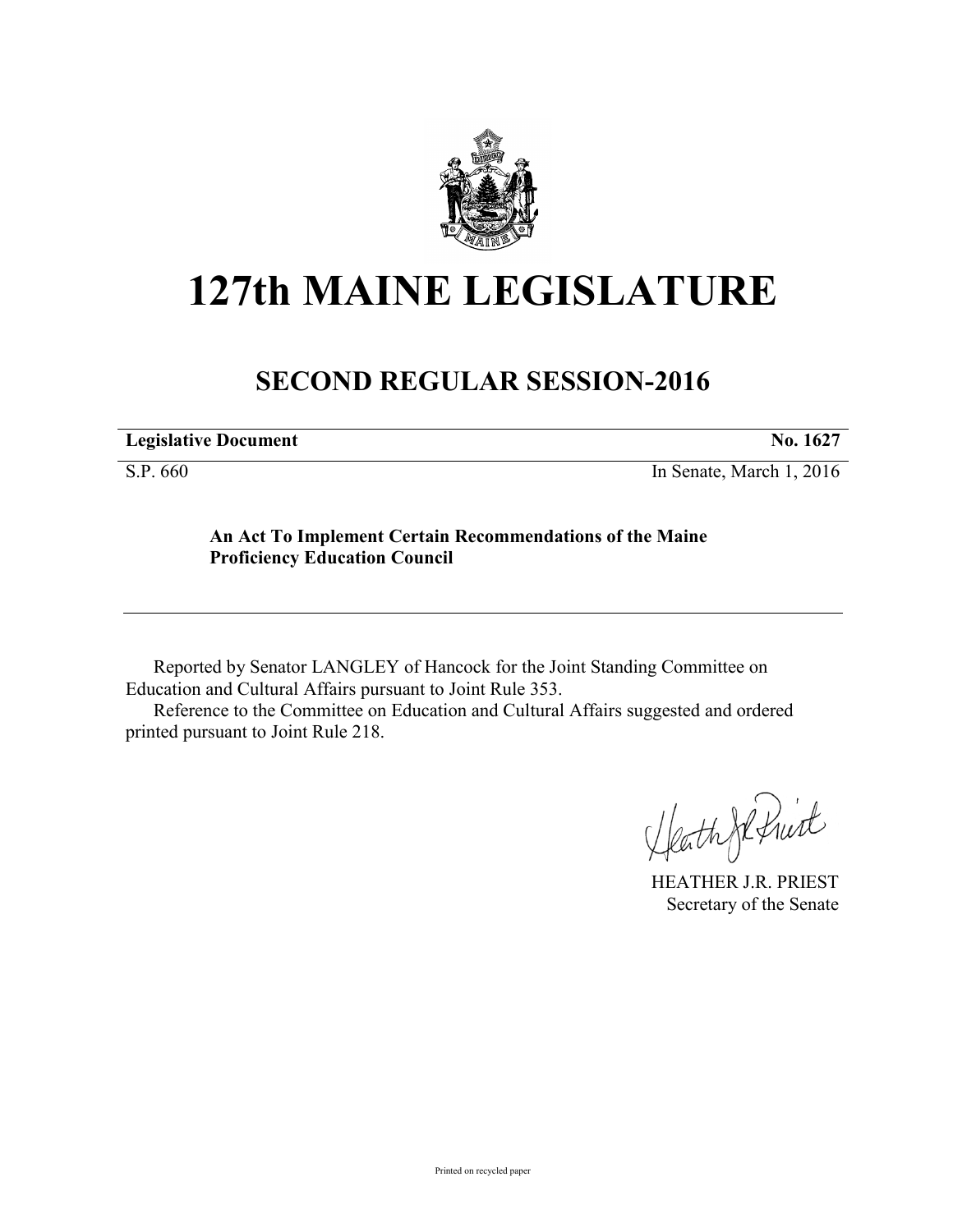- **Be it enacted by the People of the State of Maine as follows:**
- **Sec. 1. 20-A MRSA §4511, sub-§3, ¶J** is enacted to read:

 J. The school demonstrates evidence of sufficient capacity through multiple pathways as set out in section 4703 for students to reach proficiency in each of the content areas of the system of learning results established under section 6209 and in each of the guiding principles set forth in department rules governing implementation of the system of learning results established pursuant to section 6209.

 **Sec. 2. 20-A MRSA §4722-A,** as amended by PL 2015, c. 267, Pt. C, §3; c. 342, §1; and c. 367, §1; and corrected by RR 2015, c. 1, §14, is further amended to read:

#### **§4722-A. Proficiency-based diploma standards and transcripts**

 Beginning January 1, 2017, a diploma indicating graduation from a secondary school must be based on student demonstration of proficiency as described in this section. The commissioner may permit a school administrative unit to award diplomas under this section prior to January 1, 2017 if the commissioner finds that the unit's plan for awarding diplomas meets the criteria for proficiency-based graduation under this section.

 **1. Requirements for award of diploma.** In order to receive award to a student a 17 diploma indicating graduation from secondary school, a student school subject to the system of learning results established under section 6209 must:

- A. Demonstrate that the student engaged in educational experiences relating to English language arts, mathematics and science and technology in each year of the student's secondary schooling;
- B. Demonstrate Certify that the student has demonstrated proficiency in meeting state graduation standards established by rule in all the content areas of English language arts and mathematics in the system of learning results established under section 6209;
- B-1. Certify that the student has demonstrated proficiency in meeting state graduation standards in at least 2 content areas in addition to English language arts and mathematics in the system of learning results established under section 6209;
- C. Demonstrate Certify that the student has demonstrated proficiency in each of the guiding principles set forth in department rules governing implementation of the 31 system of learning results established pursuant to section 6209; and
- C-1. Certify the highest standard of proficiency achieved by the student in each content area of the system of learning results established under section 6209;
- C-2. Certify that the student has demonstrated by objective measures college and career readiness as evidenced by skills in problem-solving, collaboration, critical thinking and communication. These objective measures must be established through major substantive rules adopted pursuant to this chapter and may include measures of advanced placement exams, advanced placement courses, dual enrollment credits in college English and mathematics courses, international baccalaureate exams or college readiness placement assessments, attendance rates, community service,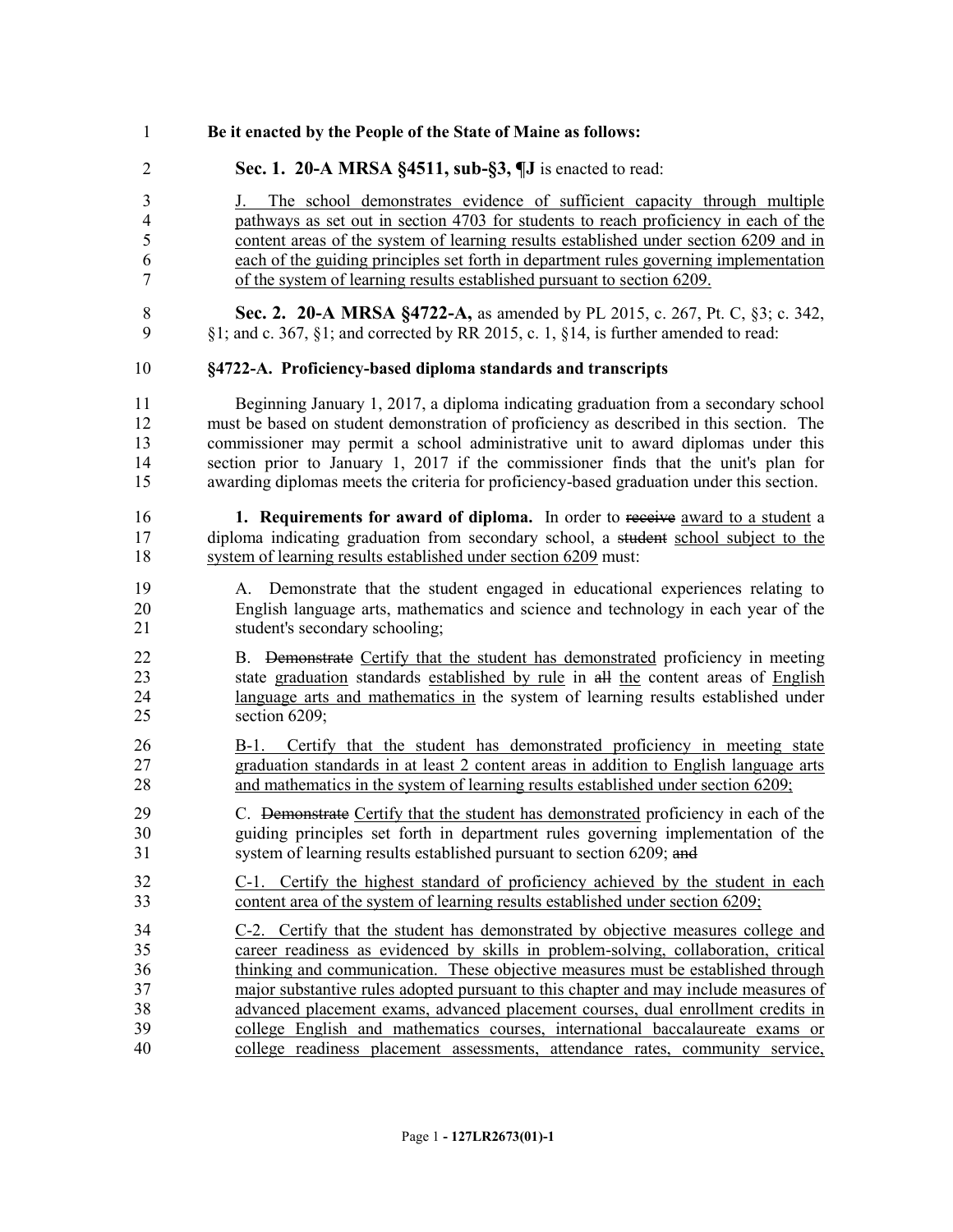cocurricular activities, workplace learning experience, industry credentials or dual enrollment credits in career and technical education courses; and D. Meet Certify that the student has met any other requirements specified by the governing body of the school administrative unit attended by the student. **2. Method of gaining and demonstrating proficiency.** Students must be allowed to gain proficiency through multiple pathways, as described in section 4703, and must be allowed to demonstrate proficiency by presenting multiple types of evidence, including but not limited to teacher-designed or student-designed assessments, portfolios, performance, exhibitions, projects and community service. **3. Exceptions.** Notwithstanding subsection 1, a student may be awarded a diploma indicating graduation from a secondary school in the following circumstances. A. A student who is a child with a disability, as defined in section 7001, subsection 1-B, and who achieves proficiency as required in subsection 1, as specified by the 14 goals and objectives of the child's individualized education plan,  $\frac{m}{m}$  be awarded is eligible to receive a high school diploma. B. A student who has satisfactorily completed the freshman year in an accredited 17 degree-granting institution of higher education may be is eligible to receive a high school diploma from the secondary school the student last attended. B-1. A student who has satisfactorily completed the junior and senior years in a dual enrollment career and technical education program formed pursuant to chapter 229 21 and who successfully demonstrates proficiency as required in subsection 1 may be in meeting state graduation standards in the content areas of English language arts and mathematics as well as the guiding principles in the system of learning results established under section 6209 or by an articulation agreement established under section 8306-B, subsection 4 is eligible to receive a high school diploma from the secondary school the student last attended. B-2. A student who has satisfactorily completed a state-approved career and technical education program and met 3rd-party-verified national or state standards as required by rule pursuant to section 8306-B and who successfully demonstrates proficiency in meeting state graduation standards in the content areas of English language arts, mathematics and one other content area as well as the guiding principles in the system of learning results established under section 6209 is eligible to receive a high school diploma from the secondary school the student last attended. D. A school administrative unit may award a high school diploma to a student who has met the standards set forth in a waiver request that was approved by the commissioner pursuant to section 4502, subsection 8. E. A person may be awarded a high school diploma, including a posthumous award, if the person or a family member of the person applies to a secondary school and: (1) The person: (a) Attended a secondary school in the geographic area now served by the secondary school from which a diploma is requested; or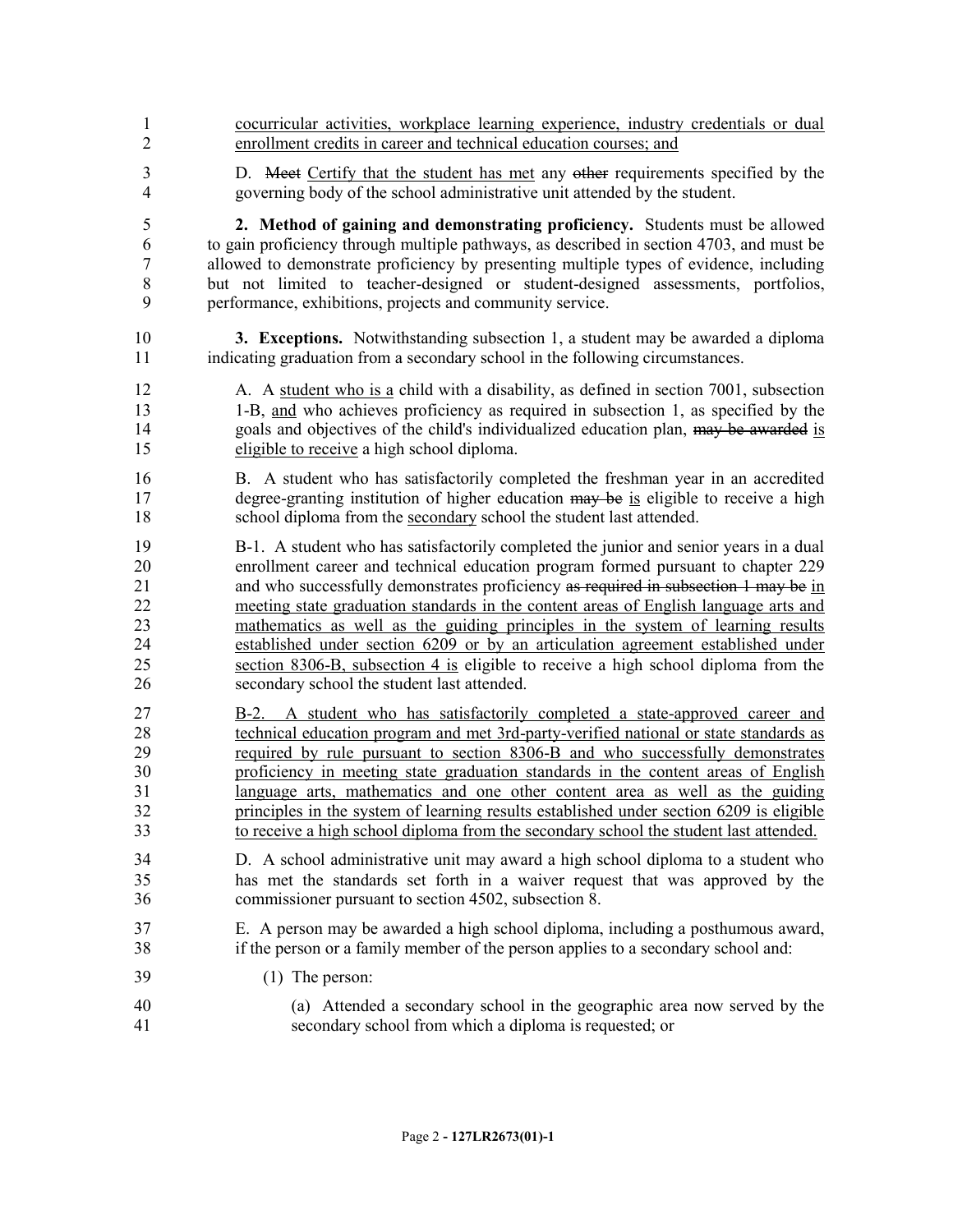| 1<br>$\overline{2}$ | (b) Resides at the time of application for a diploma in the geographic area<br>served by the secondary school from which a diploma is requested;                                |
|---------------------|---------------------------------------------------------------------------------------------------------------------------------------------------------------------------------|
| 3                   | (2) The person did not graduate or receive a diploma from a secondary school                                                                                                    |
| $\overline{4}$<br>5 | because the person left secondary school to serve in the Armed Forces and served<br>during the following periods:                                                               |
| 6                   | (a) World War II, from December 7, 1941 to August 16, 1945;                                                                                                                     |
| 7                   | (b) The Korean Conflict;                                                                                                                                                        |
| 8                   | (c) The Vietnam War era, from February 28, 1961 to May 7, 1975; or                                                                                                              |
| 9<br>10             | (d) The period of wartime or peacetime after a period of wartime described in<br>division (a), (b) or (c); and                                                                  |
| 11<br>12            | (3) The person received an honorable discharge or a certificate of honorable<br>service from the Armed Forces.                                                                  |
| 13                  | For the purposes of this paragraph, "Armed Forces" means the United States Army,                                                                                                |
| 14                  | Navy, Air Force, Marine Corps- and Coast Guard and the Merchant Marines                                                                                                         |
| 15                  | merchant marine.                                                                                                                                                                |
| 16                  | 4. Grants; contingent extension of full implementation. During the period of                                                                                                    |
| 17                  | transition to proficiency-based graduation in accordance with this section, the department,                                                                                     |
| 18                  | if funds are available, shall make annual transition grants to each school administrative                                                                                       |
| 19                  | unit equal to $1/10$ of $1\%$ of the school administrative unit's total cost of education                                                                                       |
| 20                  | calculated under section 15688, subsection 1 to be used in the manner determined by the                                                                                         |
| 21                  | school administrative unit to fund the costs of the transition not otherwise subsidized by                                                                                      |
| 22                  | the State through the 2014-2015 school year. The date for implementation of the                                                                                                 |
| 23                  | awarding of diplomas based on student demonstration of proficiency as described in this                                                                                         |
| 24<br>25            | section is extended one year for each year for which transition grants are not made<br>available to a school administrative unit or for which levels of general purpose aid for |
| 26                  | local schools fall below school year 2012-2013 levels. Beginning in the 2015-2016                                                                                               |
| 27                  | school year through the 2020-2021 school year, the department, if funds are available,                                                                                          |
| 28                  | shall make annual transition grants to each school administrative unit that operates                                                                                            |
| 29                  | schools equal to 1/9 of 1% of the school administrative unit's total cost of education                                                                                          |
| 30                  | calculated under section 15688, subsection 1 to be used in the manner determined by the                                                                                         |
| 31                  | school administrative unit to fund the costs of the transition not otherwise subsidized by                                                                                      |
| 32                  | the State.                                                                                                                                                                      |
| 33                  | 5.<br>Transcripts and certification of content area proficiency.<br>A school                                                                                                    |
| 34                  | administrative unit may shall certify a student's content area proficiency and may award a                                                                                      |
| 35                  | certificate of content area proficiency as a part of the high school transcript to a student                                                                                    |

34 administrative unit may shall certify a student's content area proficiency and may award a 35 certificate of content area proficiency as a part of the high school transcript to a student 36 for each content area in the system of learning results established under section 6209 in 37 which the student has demonstrated proficiency. A certificate Certification of content area proficiency may must be included in the student's permanent academic transcript, 39 and a student may use a certificate certification of content area proficiency as an official credential of academic achievement for the purposes of employment and postsecondary 41 education. If When a school administrative unit awards certificates of certifies content area proficiency, it shall report its issuance of certificates these certifications of content area proficiency to the department, and the department may collect and aggregate these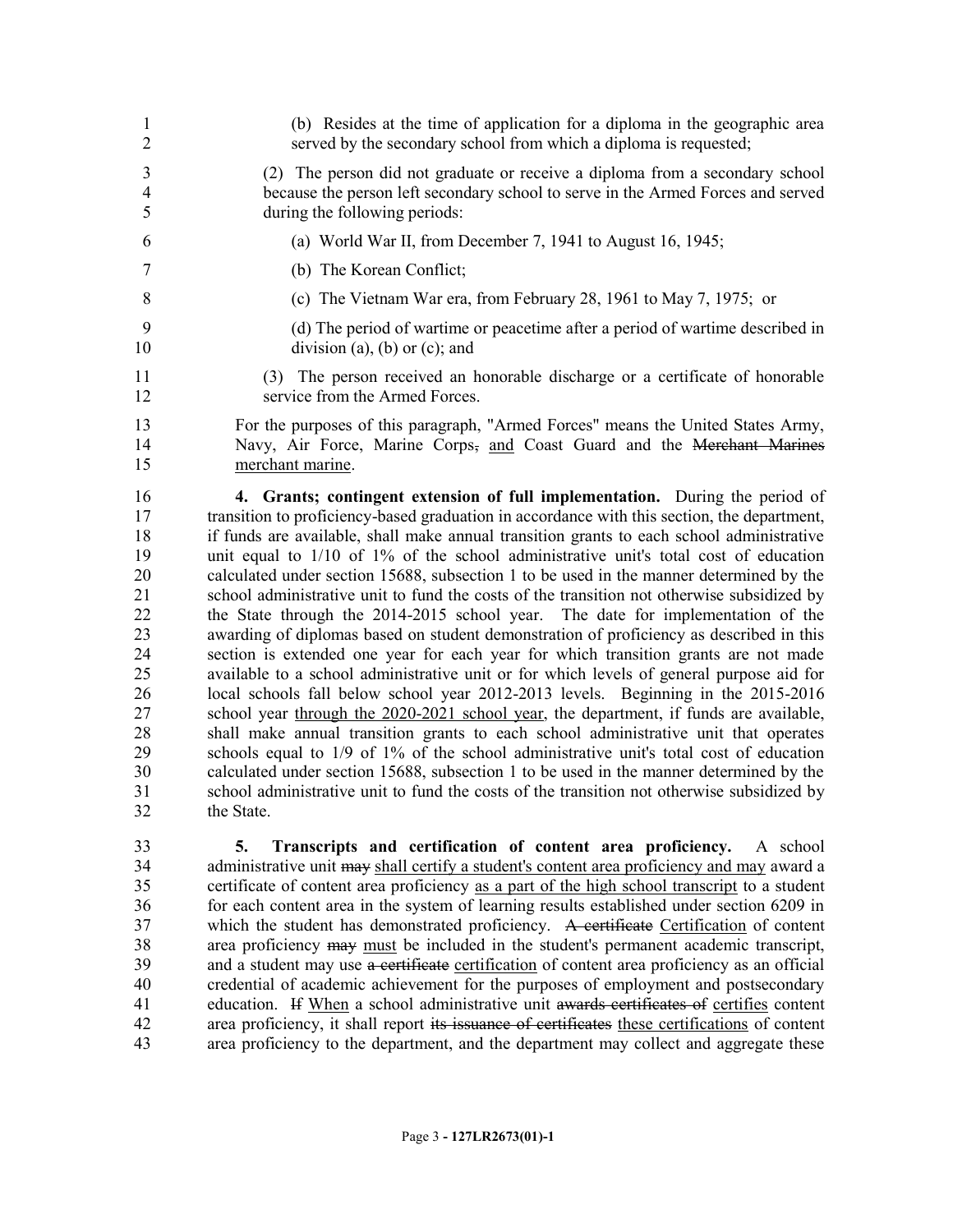data as evidence of intermediate progress towards high school graduation goals of readiness for college and careers. Schools may supplement reports on college and career readiness with other evidence of postsecondary student success.

 **6. Implementation of proficiency-based diplomas and transcripts.** Beginning in the 2015-2016 2016-2017 school year, the department shall annually collect and report data on the progress of public schools and public charter schools towards the implementation of proficiency-based diplomas and transcripts in relation to the ongoing transition plan required pursuant to section 4502, subsection 1, including the number of students graduating with proficiency-based diplomas and, the number of students 10 awarded proficiency concluding their high school careers proficient in each of the content areas of the system of learning results established under section 6209 and in each of the guiding principles set forth in department rules governing implementation of the system of learning results established pursuant to section 6209 and the number of students 14 certified as ready for college and careers. By January 15, 2017, and annually thereafter, the department shall provide an annual report of the data collected for the prior school year to the joint standing committee of the Legislature having jurisdiction over education matters, and the department shall post the annual report on its publicly accessible website.

 **Sec. 3. 20-A MRSA §6209, first ¶,** as amended by PL 2015, c. 40, §5, is further amended to read:

 The department in consultation with the state board shall establish and implement a comprehensive, statewide system of learning results, which may include a core of standards in English language arts and mathematics for kindergarten to grade 12 established in common with the other states, as set forth in this section and in department rules implementing this section and other curricular requirements. The department must establish accountability standards at all grade levels in the areas of mathematics; reading; and science and technology. The department shall establish parameters for essential 27 instruction and graduation requirements in English language arts; mathematics; science and technology; social studies; career and education development; visual and performing 29 arts; health, physical education and wellness; and world languages. Only students in a public school, a public charter school as defined in section 2401, subsection 9 or a private school approved for tuition that enrolls at least 60% publicly funded students, as determined by the previous school year's October and April average enrollment, are is required to participate in the system of learning results set forth in this section and in department rules implementing this section and other curricular requirements. The commissioner shall develop accommodation provisions for instances where course content conflicts with sincerely held religious beliefs and practices of a student's parent or guardian. The system must be adapted to accommodate children with disabilities as defined in section 7001, subsection 1-B.

- **Sec. 4. 20-A MRSA §6209, sub-§2,** as amended by PL 2007, c. 259, §5, is further amended to read:
- **2. Parameters for essential instruction.** Each student shall study and school subject to the provisions of this section shall ensure sufficient opportunity and capacity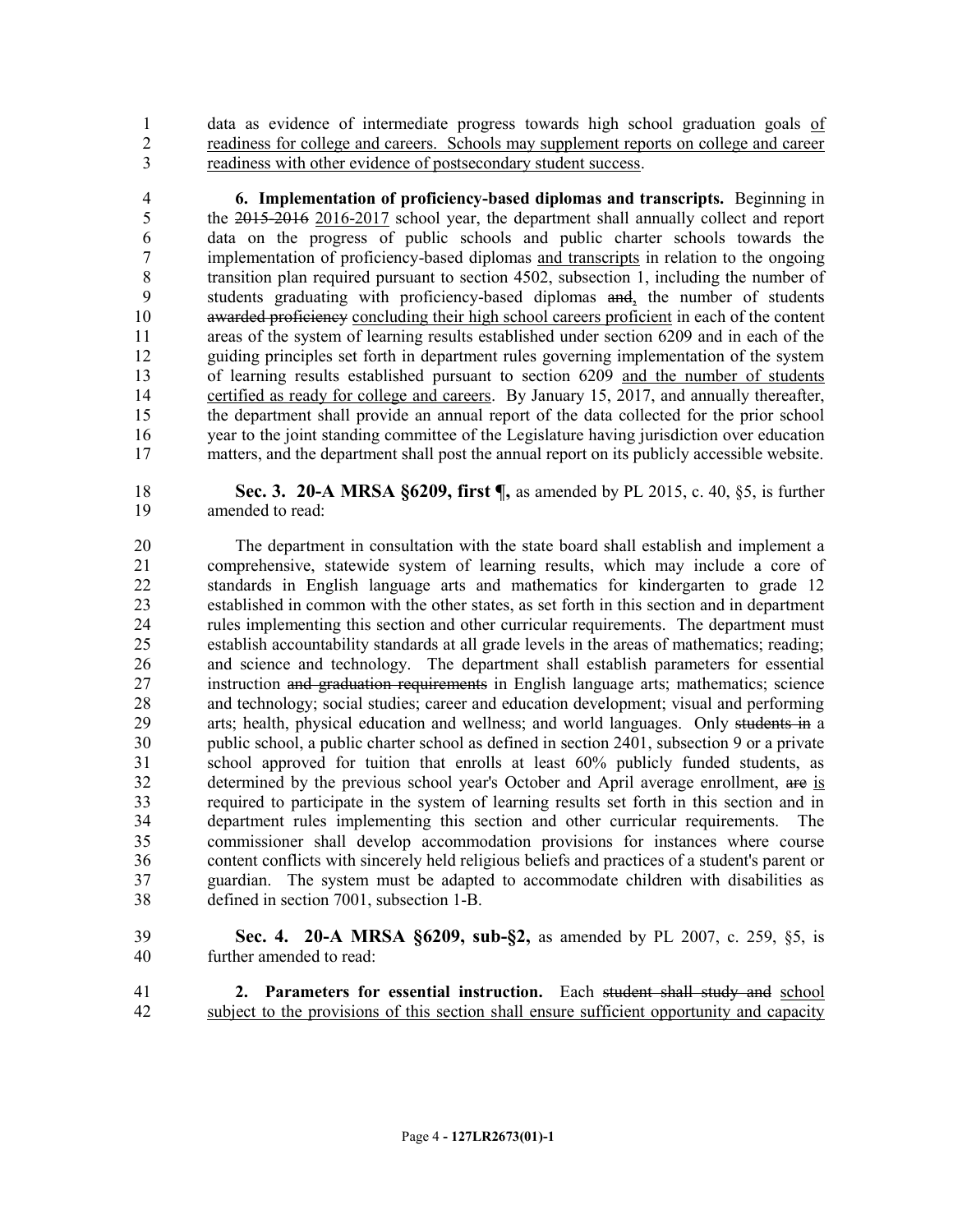| $\overline{2}$<br>of:<br>3<br>A. Career and education development;<br>B. English language arts;<br>4<br>C. World languages;<br>5<br>D. Health, physical education and wellness;<br>6<br>E. Mathematics;<br>7<br>F. Science and technology;<br>8<br>G. Social studies; and<br>9<br>10<br>H. Visual and performing arts.<br>Sec. 5. 20-A MRSA §6209, sub-§3-A is enacted to read:<br>11<br>12<br><b>3-A. Transcripts.</b> A school subject to this section shall:<br>A. Maintain student transcripts containing certification of content area proficiency<br>13<br>for a student who has successfully demonstrated achievement of proficiency in the<br>14<br>content standards in the system of learning results pursuant to this section;<br>15<br>16<br>B. Certify on the basis of objective measures in the transcript a student's college and<br>career readiness as evidenced by skills in problem-solving, collaboration, critical<br>17<br>thinking and communication; and<br>18<br>19<br>C. Establish a transcript that meets the requirements of paragraphs A and B as an<br>officially sanctioned credential of student learning for admission to a postsecondary<br>20<br>21<br>education institution and employment in a business, trade or industry.<br><b>Sec. 6. 20-A MRSA §6211, as enacted by PL 2001, c. 454, §33, is amended to</b><br>22<br>23<br>read:<br>§6211. Rulemaking<br>24 |
|-------------------------------------------------------------------------------------------------------------------------------------------------------------------------------------------------------------------------------------------------------------------------------------------------------------------------------------------------------------------------------------------------------------------------------------------------------------------------------------------------------------------------------------------------------------------------------------------------------------------------------------------------------------------------------------------------------------------------------------------------------------------------------------------------------------------------------------------------------------------------------------------------------------------------------------------------------------------------------------------------------------------------------------------------------------------------------------------------------------------------------------------------------------------------------------------------------------------------------------------------------------------------------------------------------------------------------------------------------------------------------------------------------|
|                                                                                                                                                                                                                                                                                                                                                                                                                                                                                                                                                                                                                                                                                                                                                                                                                                                                                                                                                                                                                                                                                                                                                                                                                                                                                                                                                                                                       |
|                                                                                                                                                                                                                                                                                                                                                                                                                                                                                                                                                                                                                                                                                                                                                                                                                                                                                                                                                                                                                                                                                                                                                                                                                                                                                                                                                                                                       |
|                                                                                                                                                                                                                                                                                                                                                                                                                                                                                                                                                                                                                                                                                                                                                                                                                                                                                                                                                                                                                                                                                                                                                                                                                                                                                                                                                                                                       |
|                                                                                                                                                                                                                                                                                                                                                                                                                                                                                                                                                                                                                                                                                                                                                                                                                                                                                                                                                                                                                                                                                                                                                                                                                                                                                                                                                                                                       |
|                                                                                                                                                                                                                                                                                                                                                                                                                                                                                                                                                                                                                                                                                                                                                                                                                                                                                                                                                                                                                                                                                                                                                                                                                                                                                                                                                                                                       |
|                                                                                                                                                                                                                                                                                                                                                                                                                                                                                                                                                                                                                                                                                                                                                                                                                                                                                                                                                                                                                                                                                                                                                                                                                                                                                                                                                                                                       |
|                                                                                                                                                                                                                                                                                                                                                                                                                                                                                                                                                                                                                                                                                                                                                                                                                                                                                                                                                                                                                                                                                                                                                                                                                                                                                                                                                                                                       |
|                                                                                                                                                                                                                                                                                                                                                                                                                                                                                                                                                                                                                                                                                                                                                                                                                                                                                                                                                                                                                                                                                                                                                                                                                                                                                                                                                                                                       |
|                                                                                                                                                                                                                                                                                                                                                                                                                                                                                                                                                                                                                                                                                                                                                                                                                                                                                                                                                                                                                                                                                                                                                                                                                                                                                                                                                                                                       |
|                                                                                                                                                                                                                                                                                                                                                                                                                                                                                                                                                                                                                                                                                                                                                                                                                                                                                                                                                                                                                                                                                                                                                                                                                                                                                                                                                                                                       |
|                                                                                                                                                                                                                                                                                                                                                                                                                                                                                                                                                                                                                                                                                                                                                                                                                                                                                                                                                                                                                                                                                                                                                                                                                                                                                                                                                                                                       |
|                                                                                                                                                                                                                                                                                                                                                                                                                                                                                                                                                                                                                                                                                                                                                                                                                                                                                                                                                                                                                                                                                                                                                                                                                                                                                                                                                                                                       |
|                                                                                                                                                                                                                                                                                                                                                                                                                                                                                                                                                                                                                                                                                                                                                                                                                                                                                                                                                                                                                                                                                                                                                                                                                                                                                                                                                                                                       |
|                                                                                                                                                                                                                                                                                                                                                                                                                                                                                                                                                                                                                                                                                                                                                                                                                                                                                                                                                                                                                                                                                                                                                                                                                                                                                                                                                                                                       |
|                                                                                                                                                                                                                                                                                                                                                                                                                                                                                                                                                                                                                                                                                                                                                                                                                                                                                                                                                                                                                                                                                                                                                                                                                                                                                                                                                                                                       |
|                                                                                                                                                                                                                                                                                                                                                                                                                                                                                                                                                                                                                                                                                                                                                                                                                                                                                                                                                                                                                                                                                                                                                                                                                                                                                                                                                                                                       |
|                                                                                                                                                                                                                                                                                                                                                                                                                                                                                                                                                                                                                                                                                                                                                                                                                                                                                                                                                                                                                                                                                                                                                                                                                                                                                                                                                                                                       |
|                                                                                                                                                                                                                                                                                                                                                                                                                                                                                                                                                                                                                                                                                                                                                                                                                                                                                                                                                                                                                                                                                                                                                                                                                                                                                                                                                                                                       |
|                                                                                                                                                                                                                                                                                                                                                                                                                                                                                                                                                                                                                                                                                                                                                                                                                                                                                                                                                                                                                                                                                                                                                                                                                                                                                                                                                                                                       |
|                                                                                                                                                                                                                                                                                                                                                                                                                                                                                                                                                                                                                                                                                                                                                                                                                                                                                                                                                                                                                                                                                                                                                                                                                                                                                                                                                                                                       |
|                                                                                                                                                                                                                                                                                                                                                                                                                                                                                                                                                                                                                                                                                                                                                                                                                                                                                                                                                                                                                                                                                                                                                                                                                                                                                                                                                                                                       |
|                                                                                                                                                                                                                                                                                                                                                                                                                                                                                                                                                                                                                                                                                                                                                                                                                                                                                                                                                                                                                                                                                                                                                                                                                                                                                                                                                                                                       |
| 25<br>The commissioner shall develop rules to accomplish the purposes of this chapter.                                                                                                                                                                                                                                                                                                                                                                                                                                                                                                                                                                                                                                                                                                                                                                                                                                                                                                                                                                                                                                                                                                                                                                                                                                                                                                                |
| Rules adopted by the commissioner under this chapter must include guidelines and<br>26                                                                                                                                                                                                                                                                                                                                                                                                                                                                                                                                                                                                                                                                                                                                                                                                                                                                                                                                                                                                                                                                                                                                                                                                                                                                                                                |
| 27<br>protocols to strengthen the capacity of school administrative units to ensure sufficient                                                                                                                                                                                                                                                                                                                                                                                                                                                                                                                                                                                                                                                                                                                                                                                                                                                                                                                                                                                                                                                                                                                                                                                                                                                                                                        |
| 28<br>opportunity through multiple pathways for all students to achieve proficiency in meeting<br>29<br>the state standards and guiding principles established pursuant to the system of learning                                                                                                                                                                                                                                                                                                                                                                                                                                                                                                                                                                                                                                                                                                                                                                                                                                                                                                                                                                                                                                                                                                                                                                                                     |
| 30<br>results pursuant to section 6209. Rules adopted pursuant to this chapter are major                                                                                                                                                                                                                                                                                                                                                                                                                                                                                                                                                                                                                                                                                                                                                                                                                                                                                                                                                                                                                                                                                                                                                                                                                                                                                                              |
| 31<br>substantive rules as defined in Title 5, chapter 375, subchapter $H-A$ $2-A$ .                                                                                                                                                                                                                                                                                                                                                                                                                                                                                                                                                                                                                                                                                                                                                                                                                                                                                                                                                                                                                                                                                                                                                                                                                                                                                                                  |
| 32<br>Sec. 7. Department of Education; rules. The Department of Education shall                                                                                                                                                                                                                                                                                                                                                                                                                                                                                                                                                                                                                                                                                                                                                                                                                                                                                                                                                                                                                                                                                                                                                                                                                                                                                                                       |
| 33<br>amend rules in accordance with the rulemaking provisions established under the Maine                                                                                                                                                                                                                                                                                                                                                                                                                                                                                                                                                                                                                                                                                                                                                                                                                                                                                                                                                                                                                                                                                                                                                                                                                                                                                                            |
| 34<br>Revised Statutes, Title 20-A, section 7005, subsection 1 in order to establish strategies by                                                                                                                                                                                                                                                                                                                                                                                                                                                                                                                                                                                                                                                                                                                                                                                                                                                                                                                                                                                                                                                                                                                                                                                                                                                                                                    |
| 35<br>which special education students with an individual education plan may demonstrate                                                                                                                                                                                                                                                                                                                                                                                                                                                                                                                                                                                                                                                                                                                                                                                                                                                                                                                                                                                                                                                                                                                                                                                                                                                                                                              |
| proficiency in meeting the state standards and guiding principles established pursuant to<br>36<br>37<br>the system of learning results established under Title 20-A, section 6209.                                                                                                                                                                                                                                                                                                                                                                                                                                                                                                                                                                                                                                                                                                                                                                                                                                                                                                                                                                                                                                                                                                                                                                                                                   |